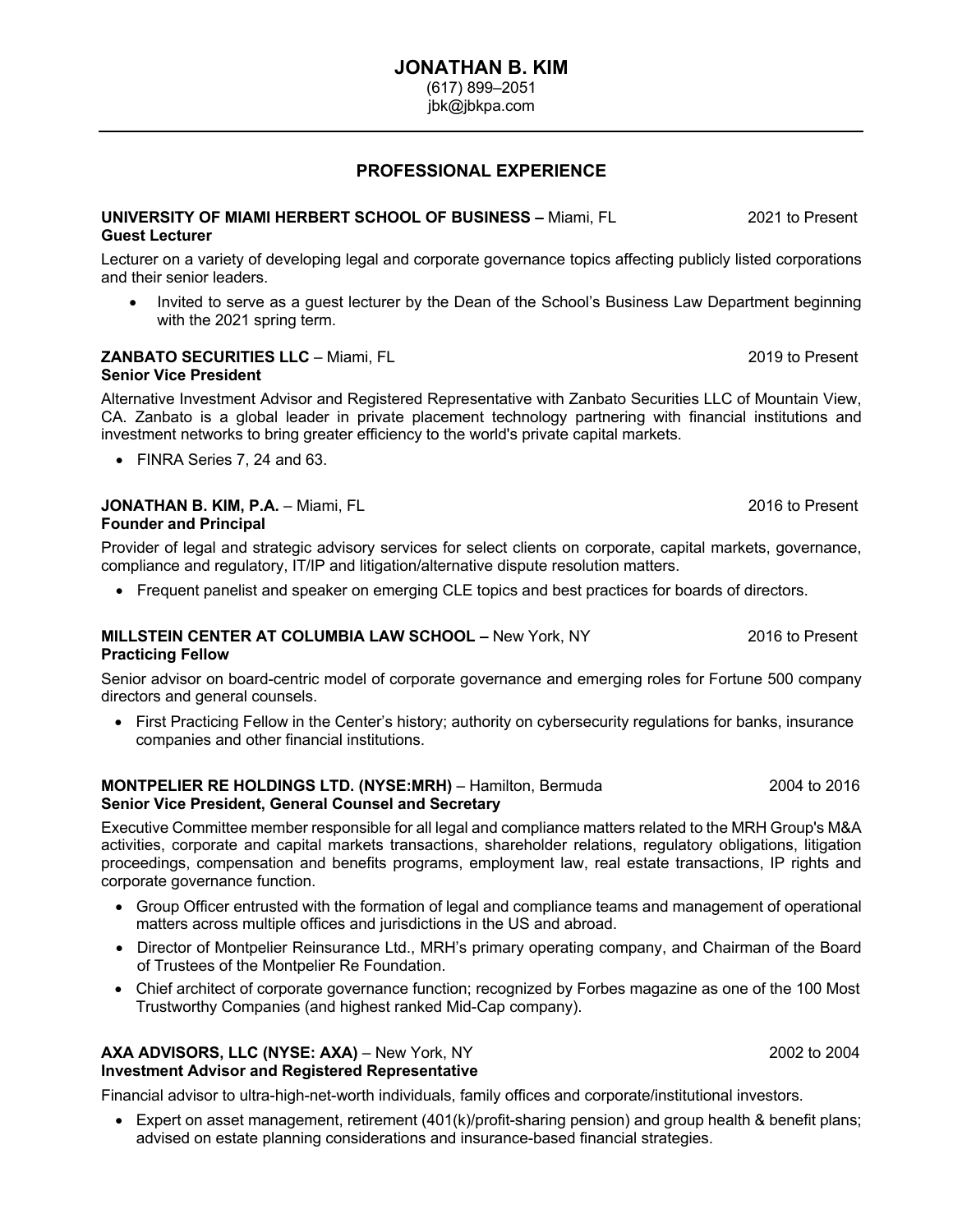### **MODEM MEDIA, INC. (a division of Publicis Groupe**) – London, UK 2000 2001 2000 to 2001 **Account Director**

Manager of top accounts for global internet agency providing strategic and end-to-end solutions to Fortune 100 companies.

• Leader of global Internet initiative for world's third largest consumer electronics company (most significant project in Modem Media's history at the time); supervised team of 75 people across three continents.

#### **WINTHROP, STIMSON, PUTNAM & ROBERTS** – New York, NY 1991-1998 **Senior Associate**

Counsel to multinational corporations and financial institutions on M&A, asset-backed and structured finance transactions, securities offerings and creditors' rights matters.

• Associates' Committee Elected Representative.

# **EDUCATION**

| <b>YALE SCHOOL OF MANAGEMENT</b> – New Haven, CT<br>Masters Degree in Business Administration (MBA), Dual Concentration in Finance and Strategy                    | May 2000 |
|--------------------------------------------------------------------------------------------------------------------------------------------------------------------|----------|
| • Research Assistant to Dean Jeffrey E. Garten.<br>• Co-Founder, Chief Operating Officer and General Counsel, XMLaw LLC.<br>• General Counsel, Volatile Media Inc. |          |
| <b>GEORGETOWN UNIVERSITY LAW CENTER - Washington, DC</b><br>Juris Doctor in Law (JD)                                                                               | May 1991 |
| • Advanced Student, European University Institute, Florence, Italy.<br>• Lead Articles Editor and Published Author, The Tax Lawyer, ABA Section on Taxation.       |          |
| <b>BROWN UNIVERSITY - Providence, RI</b><br>Bachelor of Arts (BA), English and American Literature                                                                 | May 1988 |
| • Rose Writing Fellowship.<br>Big Brothers of Rhode Island.                                                                                                        |          |

### **PROFESSIONAL AFFILIATIONS**

- American Bar Association Business Section, Corporate Governance Committee (2008-Present).
- American Inns of Court, Spellman-Hoeveler Chapter Member (2018-Present).
- Dade County Bar Association Member (2017-Present).
- International Bar Association Member (2008-Present).
- National Italian-American Bar Association Member (2012-Present).

### **LICENSES, CERTIFICATIONS AND CITIZENSHIP**

- Bar Admissions:
	- o State: Connecticut, District of Columbia, Florida, Georgia, Massachusetts, New York. o Federal: EDNY, SDNY.
- Financial Industry Regulatory Authority (FINRA): Series 7, 24, 63.
- Insurance Licenses: Florida, Life, Health and Variable Annuity.
- Real Estate Licenses: Florida, Real Estate Agent; New York, Real Estate Broker.
- Notary: Florida.
- Citizenship: Dual US/Italian.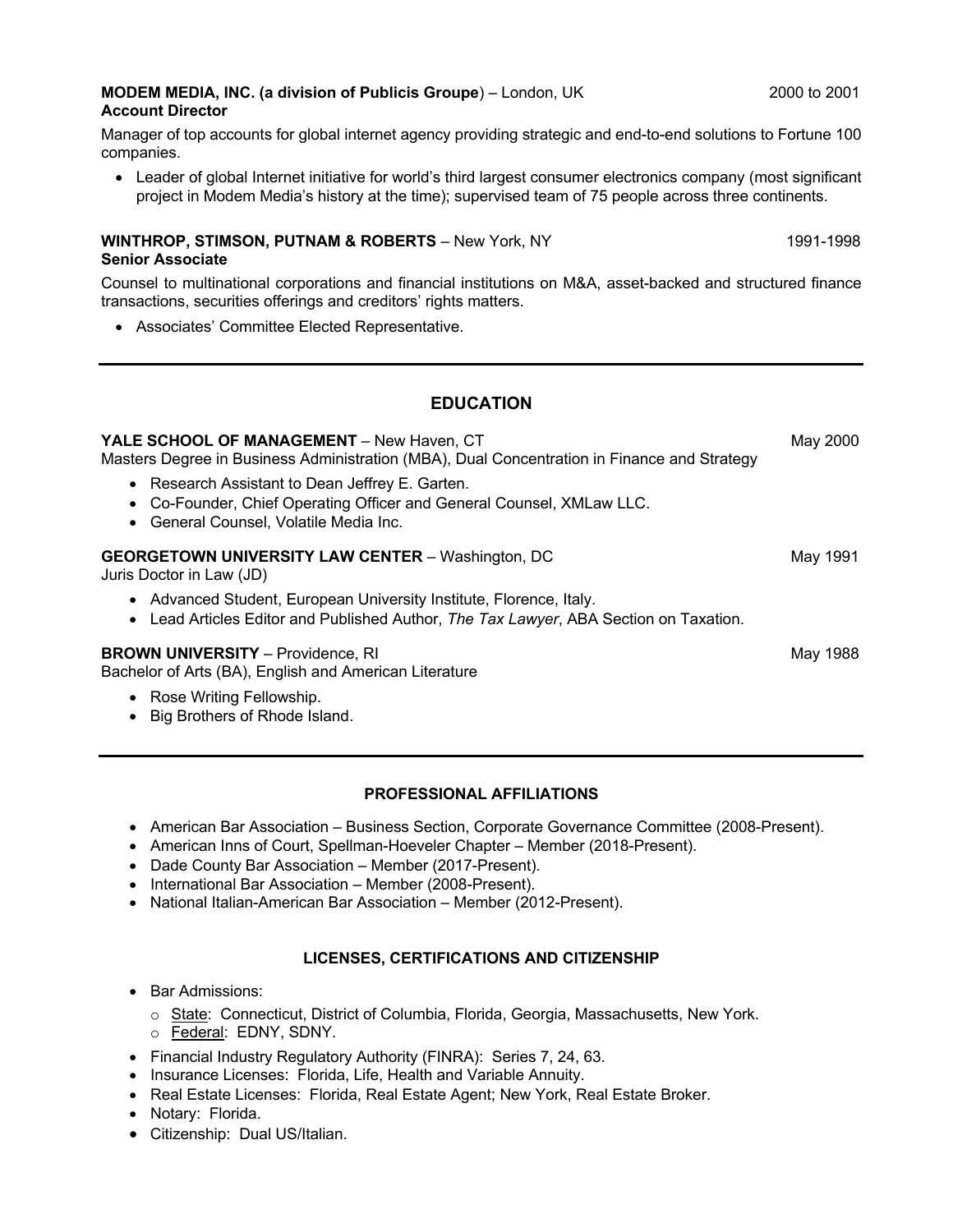# **BOARD AND VOLUNTEER EXPERIENCE**

### **Corporate**:

- Montpelier Group of Companies (2004-2016):
	- Montpelier Reinsurance Ltd. (Class 4 Bermuda Insurer) Board of Directors.
	- 20 Montpelier Group Subsidiary Directorship and/or Executive Management roles.
- Association of Bermuda Insurers and Reinsurers (ABIR):
	- § Board Representative (2004-2015).
		- Policy Committee Member (2006-2015).

## **Professional and Pro Bono:**

- American Bar Association:
	- Business Law Section, Corporate Governance Committee (2008-Present).
	- § Corporate Governance Committee, Publications Subcommittee (2016-Present).
- Association of Bermuda Insurers and Reinsurers:
	- Board Representative (2004-2015).
	- Policy Committee Member (2006-2015).
- Bermuda Business Development Corporation Non-Executive Director (2008-2013).
- Korean Community Services of Metropolitan New York:
	- Board of Directors (1996-1998).
	- Pro Bono Counsel (1996-1998).
- National Association of Asian-American Professionals Board of Directors (2002-2004).
- New York Association for New Americans Advisor to Microenterprise Loan Program (2002-2004).
- Volunteer Lawyer for the Arts Pro Bono Volunteer Counsel (1991-1994).

### **Alumni:**

- All Ivy+:
	- Board of Directors (2016-Present).
	- Secretary (2016-2020).
- Brown University:
	- Brown Alumni Association Alumni Service Award Recipient (2003).
	- Brown Alumni Association Board of Governors (1998-2000).
	- § Brown Alumni Interviewing Program Manhattan Region Co-Chair (1995-1998).
	- Brown Class of 1988 Treasurer and Reunion Committee Member (1998-Present).
	- Brown Club of Miami Chairman and Co-President (2015-Present).
	- § Brown University Club in New York Director and President (2002-2004).
- Georgetown University:
	- Georgetown Club of Miami Board of Directors and Executive Committee Membership and Finance Chair (2020-Present).
	- Georgetown University Law Center Alumni Volunteer Career Advisor (1998-Present).
	- Yale University / Yale School of Management:
		- § Yale Alumni Association South Florida Delegate (2016-Present).
		- Yale Class of 2000 Class Gift Committee Co-Chair (15<sup>th</sup> Reunion).
		- § Yale Club of South Florida Board of Directors and Vice President (2016-Present).
		- Yale Latino Alumni Network (YLAN) Board of Directors (2020-Present).
		- § SUBE Student Interest Group Advisor (2020-Present).
		- § SOM Alumni Association New York Chapter Director and Treasurer (2002-2004).

### **Not-for-Profit:**

- Answer (at Rutgers University, New Jersey) National Advisory Board (2017-2019).
- Center for Supportive Schools, Princeton, New Jersey Board of Directors (2016-2018).
- Eliza Dolittle Society (Daily Bread) Chairman of the Board (2013-2015).